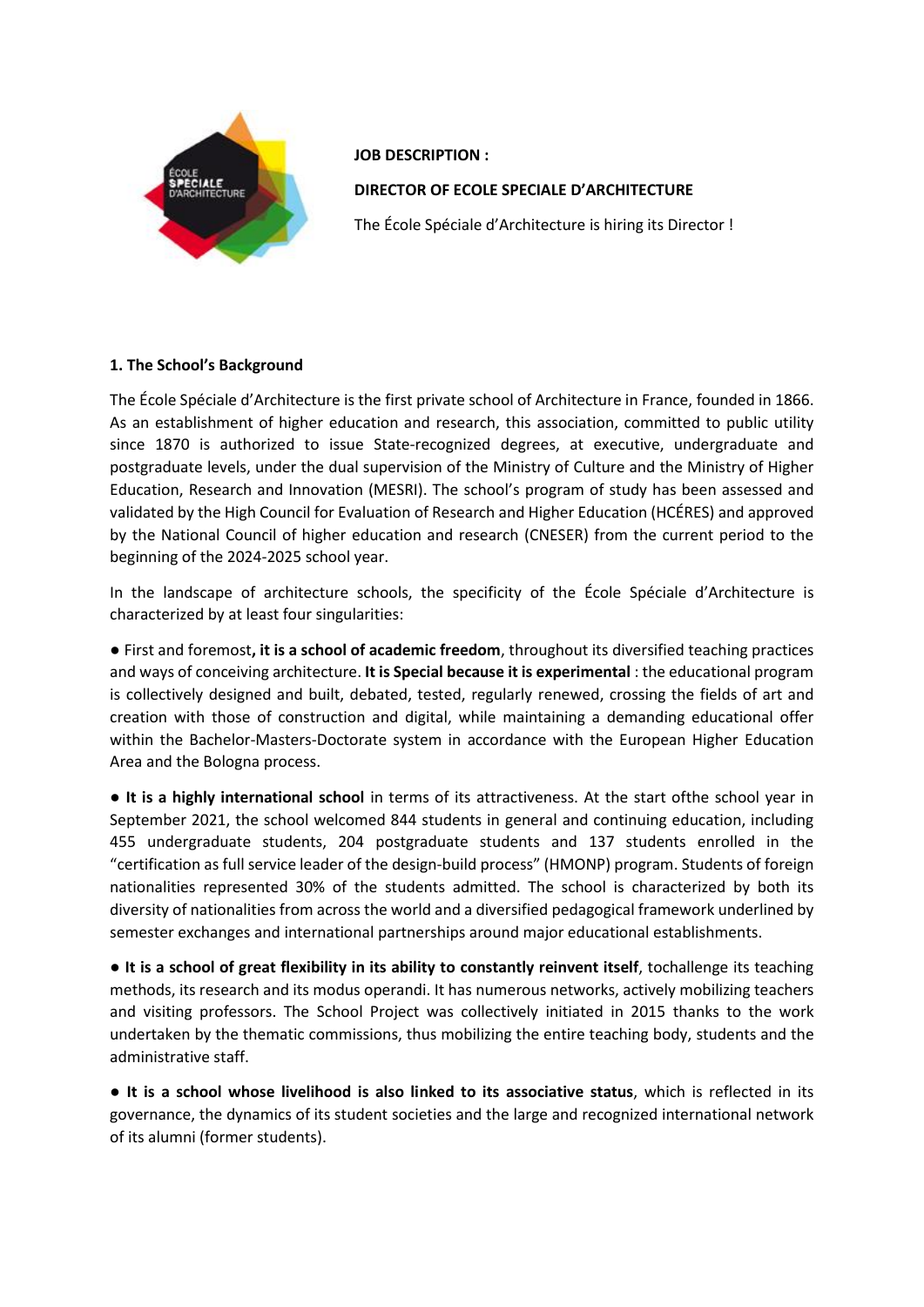The École Spéciale is located in the heart of Paris in its historic buildings, at the 254-266 Boulevard Raspail, on an exceptional site shared with the Camondo School, with which a strong relationship has been established.

Since 2015, ESA has also been committed to developing educational partnerships with other higher education institutions. The dual-degree of Engineer - Architect, opened with ESTP PARIS - France's leading Civil Engineering School - is therefore very attractive, on both the site of ESA Paris and the ESTP Paris - Cachan campus.

The École Spéciale also carries out regional development projects, with the implementation, in 2020, of a bachelor's degree in Architecture and Engineering in partnership with ESTP-Paris on the ESTP campus in Troyes.

Finally, the School is working on a major project looking forward to developing its educational program in Dijon, in collaboration with local partnerships.

The school relies on an institutional development contract signed with the State for the multiannual period of 2020-2024, in accordance with its qualification as a private establishment of higher education committed to public benefit (EESPIG).

## **2. The new director will face major challenges**

The Director is responsible for the development and proper functioning of the School. They will have to develop a strategic vision for ESA, by mobilizing the school's teaching and administrative teams in collaboration with the student representatives.

The role's main tasks will be:

● **To stimulate and support a new pedagogical dynamic**, by means of conceiving the teaching framework for a transversal School in the 21st century. This project should encourage the creation of a framework and a culture of the teaching of architecture which remains strongly plural, without enacting the dominance of a subject area, therefore equally supporting a range of fields including research, landscape, ecology, professionalism, materiality as well as constructive experimentation. The essential issues related to ecological and digital transitions to climatic upheavals have constantly increased in recent years and regularly question the way the School could take stock of these challenges more effectively. The preparation and signing of the next four-year contract provides an excellent framework for reflection and action, along with the contribution that ESA wishes to make to the national ENSA network. Other major issues need to be addressed: the HMONP diploma, which is one of the most recognized in France due to its strong BIM approach defined in this training, the development of dual degrees and the question of professional training further in life.

● **To establish and consolidate the institutional foundations and the governance** bodies of the School, in line with the recommendations of its supervisory authorities and its associative DNA. ESA is going to adopt new articles and new rules of procedure with the ambition to reconcile the School's mission as an institution of higher education and research with its status as a private Recognized Public Utility Association (ARUP).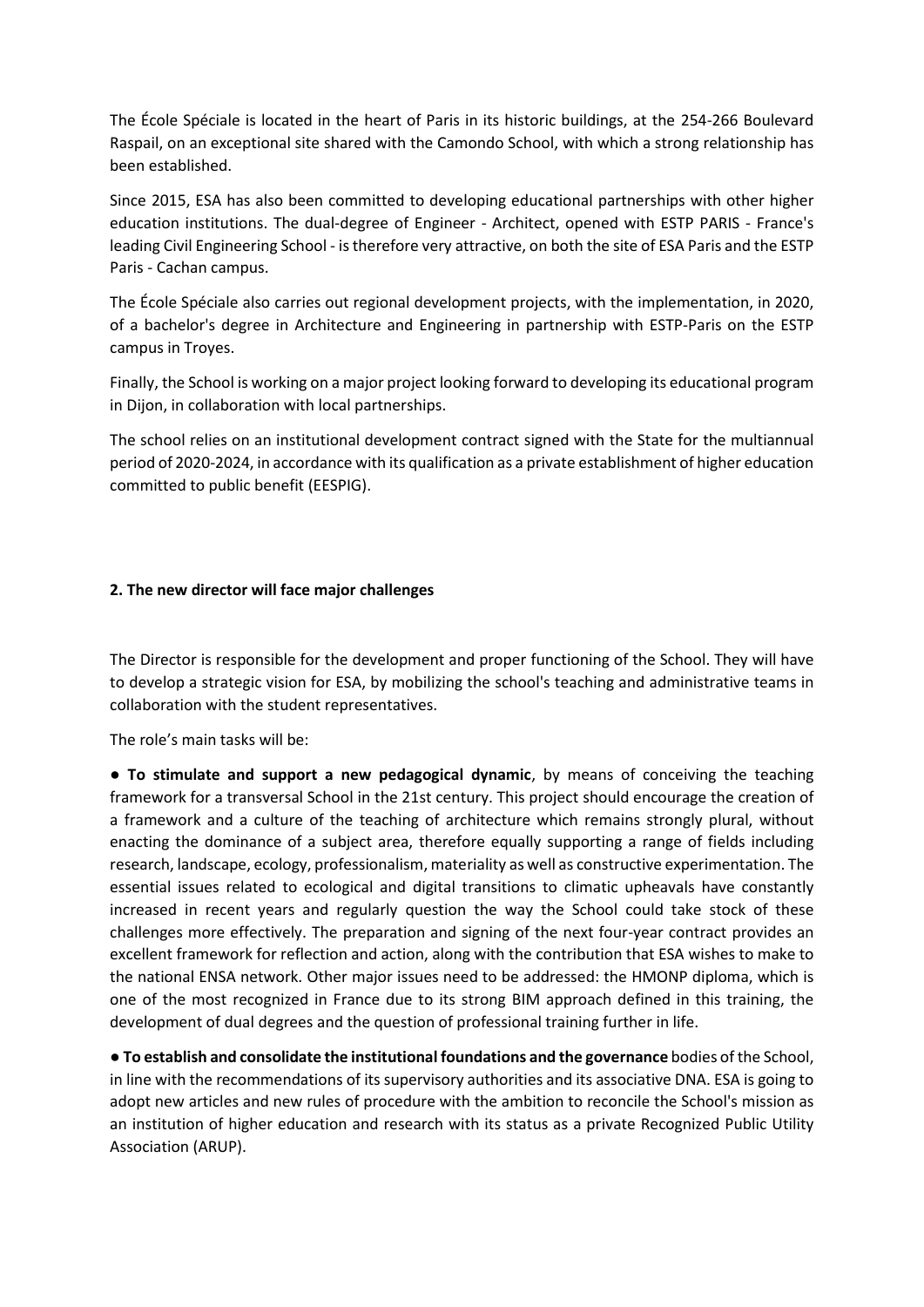● **Seeking to strengthen the School's dynamic of reinventing** the field of research, beyond its transcription into its educational programs. A research model specific to the School is expected to be established (living lab, chair). The flexibility of the School is a very powerful asset for developing such perspectives.

● **To deepen and renew the territorial and international dimension of the School**. Even though the School is already firmly established in the Greater Paris region, the Dijon project is an extraordinary opportunity to deploy a new educational offer in other territories. The School also has a card to play at the international scale, by strengthening its historical partnerships and its collaborations with specific establishments, such as the *Technischen Universität München*, *the Architectural Institute of Prague*, *the Universidade de Coimbra* and, beyond Europe, with the *National University of Singapore*, the *Kyoto Seika University*, the *Universidad Iberoamericana* in Mexico, even by creating new opportunities with the opening of international degrees.

To assume these responsibilities, the school director is expected to have a dynamic personality and to be passionate about the development of the School by having:

● **A real vision of programmatic orientations that should be promoted in institutional as well as educational matters, based on a dynamic of collaborative work**. These targeted actions should be in phase with the current evolution architecture and handled with inventiveness and originality.

● **An ability to assert themselves as a privileged interlocutor of the School's supervisory authorities and different stakeholders**, both nationally and internationally. Ability to pursue the work on contractual relations regarding the projects on which the School is already engaged. The vision of the School of tomorrow and its evolution will become the priorities of the future director, who is expected to achieve this vision using their knowledge and skills to design the necessary projects.

**● A mastery of the fields of architecture and urban planning**, with a focus on the key challenges of our time.

● **A good knowledge of the spectrum of National Schools of Higher Education in Architecture** (ENSA) and the uniqueness of the Ecole Spéciale d'Architecture.

● **A solid administrative and financial experience**, a record of academic experience and knowledge of the challenges of innovative research strategies.

● **A real quality of management and academic leadership** by mentoring and supporting as needed the different bodies of the school: teachers, students, associations and study commissions. They will have to demonstrate an ability to mobilize, animate and support a collective school vision.

● **An important ability to listen, communicate,** and to involve in the social dialogue specific to the school.

● **An excellent command of the French language**, both written and spoken is :essential. Fluency in foreign languages, in addition to English, will be an asset.

The school management is located at 254 Raspail Boulevard, in Paris, in the school premises.

The director assumes a leadership of around 20 people including teachers, administrative and technical staff. They are accountable to the executive board, which they attend, in accordance with the school's articles which are being amended in accordance with the Recognized Public Utility Association (ARUP).